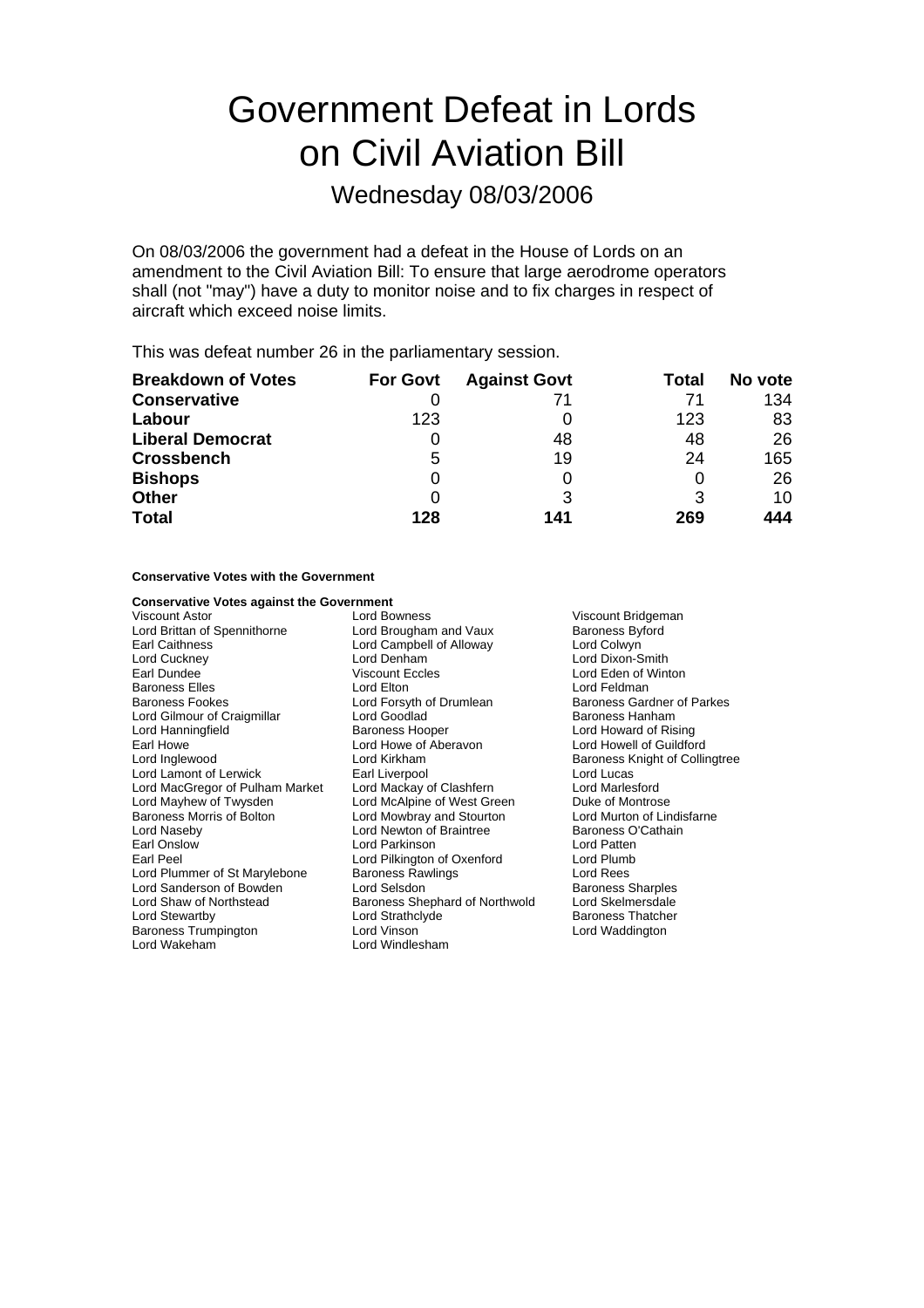# **Labour Votes with the Government**

Lord Burlison Lord Campbell-Savours<br>
Lord Carter Lord Campbell-Savours<br>
Lord Christopher Lord Cunningham of Felling<br>Lord Davies of Oldham Lord Drayson<br>
Lord Evans of Parkside<br>
Lord Evans of Matford Lord Harris of Haringey **Lord Harrison**<br>
Lord Haskel Chilton Lord Haworth Baroness Henig<br>Baroness Henig de Baroness Hilton of Eggardon<br>Baroness Hollis of Heigham Lord Howarth of Newport Lord Jordan Lord Judd<br>
Lord Lea of Crondall Lord Lipsev Baroness Nicol **Lord O'Neill of Clackmannan**<br>
Lord Peston **Clackmannan**<br>
Baroness Pitkeathlev Baroness Turner of Camden Baroness Whitaker<br>
Lord Williams of Elvel Baroness Woolmer of Leeds

Lord Acton Lord Adonis Lord Ahmed Lord Alli **Baroness Amos** Baroness Amos<br>
Lord Archer of Sandwell **Baroness Amos** Lord Baroness Andrews Lord Bassam of Bri Lord Archer of Sandwell **Lord Barnett** Lord Barnett **Lord Bassam of Brighton**<br>
Lord Berkeley **Lord Battacharyya** Lord Borrie Lord Borrie Lord Berkeley Lord Bhattacharyya Lord Borrie Lord Bragg **Lord Brooken Club Alverthorpe** Lord Brookman<br>
Lord Burlison Lord Campbell-Savours Lord Carter of Coles Lord Clinton-Davis **Lord Corbett of Castle Vale** Baroness Crawley<br>
Lord Cunningham of Felling **Baroness David** Bavid Lord Davies of Coity Baroness Dean of Thornton-le-Fylde Lord Dixon<br>Lord Dubs Lord Dixon Lord Evans of Parkside **Lord Evans of Watford** Lord Evans of Temple Guiting<br>
Lord Falconer of Thoroton **Baroness Falkender** Lord Faulkner of Worcester Lord Falconer of Thoroton Baroness Falkender Lord Faulkner of Worcester Lord Foulkes of Cumnock Lord Fyfe of Fairfield Baroness Gale<br>
Lord Gilbert **Baroness Golding** Baroness Golding Lord Goldsmith Lord Gilbert **Construction Collect Constructs** Baroness Golding **Lord Goldsmith**<br>
Lord Gordon of Strathblane **Baroness Goudie Baroness Goudie** Lord Gould of Brookwood Lord Gordon of Strathblane **Baroness Goudie** Cord Gould of Brook Lord Gould of Brook Lord Grocott Cord Groot Lord Grocott Lord Graham of Edmonton Lord Griffiths of Burry Port Lord Grocott<br>
Lord Harris of Haringey Lord Harrison Lord Harrison Lord Harris Lord Harrison Lord Haskel **Lord Haworth** Baroness Hayman<br>
Baroness Henig **Baroness Henimes Baroness Hilton of Eggardon** Lord Hogg of Cumbernauld Baroness Hollis of Heigham Lord Howarth of Newport Baroness Howells of St Davids<br>
Lord Howle Lord Hundes of Woodside Lord Hunt of Kings Heath Lord Hoyle Lord Hughes of Woodside Lord Hunt of Kings Heath **Baroness Jay of Paddington Lord Jones<br>Lord Judd** Lord Kirkhill Lord Lipsey<br>
Lord MacKenzie of Culkein<br>
Baroness Massey of Darwen Lord Macdonald of Tradeston Lord MacKenzie of Culkein Baroness Massey of Da<br>Lord Maxton Lord McMenzie of Luton Lord McMenzie of Luton Lord McIntosh of Haringey Lord Mitchell<br>
Baroness Morgan of Huyton **Lord Morris of Manchester** Baroness Morgan of Drefelin<br>
Baroness Morgan of Huyton **Lord Morris of Manchester** Lord Morris of Aberavon Baroness Morgan of Huyton Lord Morris of Manchester Lord Morris of Aberavon<br>Baroness Nicol Lord O'Neill of Clackmannan Lord Patel of Blackburn Lord Radice Lord Randal<br>Baroness Rendell of Babergh Lord Richard Lord Cartvale Lord Rooker Baroness Rendell of Babergh Lord Richard<br>
Lord Rosser Cord Rooker<br>
Lord Rosser Cord Baroness Royall of Blaisdon Lord Sainsbury of Turville Baroness Royall of Blaisdon Baroness Scotland of Asthal Lord Sewel Lord Sheldon Viscount Simon Lord Smith of Leigh Lord Snape Lord Strabolgi **Baroness Symons of Vernham Dean** Baroness Taylor Cord Temple-Morris **Cord Baroness Taylor of Bolton** Lord Temple-Morris Baroness Thornton Lord Tomlinson Lord Triesman **Lord Truscott** Lord Truscott Lord Tunnicliffe<br>
Baroness Turner of Camden **Baroness Whitaker** Baroness Wilkins

Lord Clarke of Hampstead<br>Baroness Crawley Lord Plant of Highfield<br>Lord Randall of St Budeaux Lord Young of Norwood Green

**Labour Votes against the Government**

#### **Liberal Democrat Votes with the Government**

## **Liberal Democrat Votes against the Government**

Viscount Falkland Baroness Falkner of Margravine<br>
Lord Goodhart Lord Greaves

Lord Ashdown of Norton-sub-Hamdon Lord Avebury<br>Lord Bradshaw Lord Chidgey Baroness Bonham-Carter of Yarnbury Lord Bradshaw **Lord Chidge**<br>Lord Clement-Jones **Lord Dream Lord Dholakia** Lord Chidge Lord Clement-Jones Lord Dholakia Lord Dykes Lord Greaves **Cooley Cooley Cooley Baroness Hamwee**<br>
Lord Holme of Cheltenham **Baroness Lord Hooson** Baroness Harris of Richmond Lord Holme of Cheltenham Lord Hooson<br>
Lord Jones of Cheltenham Lord Kirkwood of Kirkhope Lord Lester of Herne Hill Lord Kirkwood of Kirkhope Baroness Linklater of Butterstone Lord Maclennan of Rogart Baroness Maddock Earl Mar and Kellie **Lord McNally** Lord McNally **Lord Methuen**